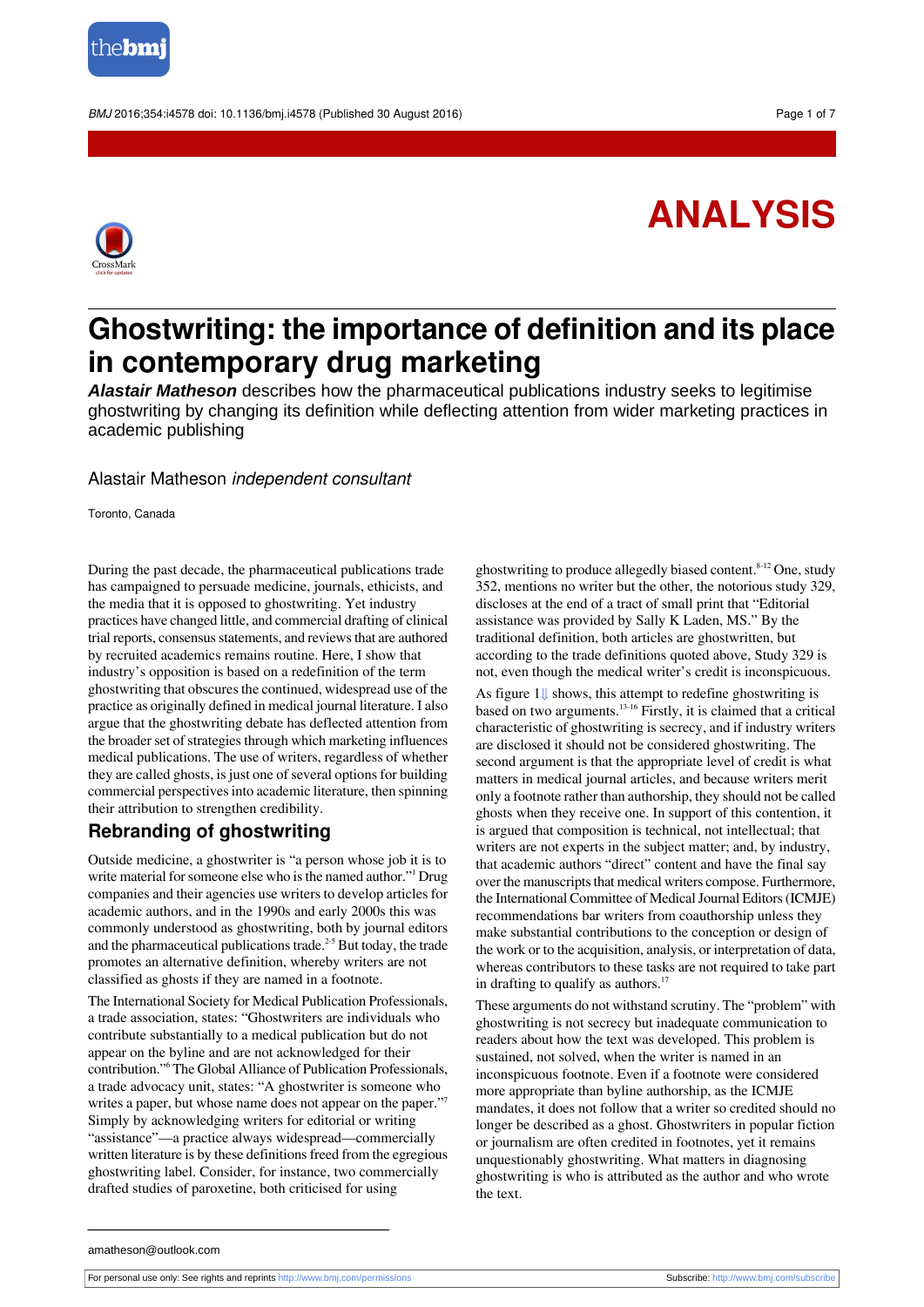Furthermore, writing manuscripts should be considered an intellectual task. The role of trade medical writers and the editorial teams of which they are a part is often more than mere "assistance." Many writers have PhDs—they are also in my experience honest and professional—and they require high scientific literacy and expert ability to align scientific and commercial perspectives. Commercial writing companies do not provide a service to authors but are contracted for profit to pharmaceutical companies to plan and develop articles. They are answerable to their paymasters, who review and contribute to their outlines and manuscripts.<sup>18-22</sup> The academic authors who provide "direction" or "final" say are often selected in advance, and while their contributions are honest and substantial, this has little effect on the output anticipated by planners.

### **Roots of rebranding**

The arguments for rebranding ghostwriting have a nuanced history, originating in the writings of journal editors and their dialogue with industry over some 10 years. With the benefit of hindsight, editorial comment on these matters shows three key limitations: underestimation of the intellectual importance of composition; lack of knowledge of industry practices; and an approach to attribution and disclosure that did not give sufficient consideration to the perceptions of the reader (table [1⇓](#page-4-0)). In 1994-95, *JAMA* editors Rennie and Flanagin argued that writer "assistance" did not deserve coauthorship but called for writers to be credited in the acknowledgments.<sup>24-26</sup> They recommended disclosure as a remedy for the involvement of writers but did not consider its conspicuity. Rennie and Flanagin still referred to writers who had been acknowledged as "ghosts," but in subsequent commentaries by other editors, published during a period of dialogue with industry, the idea that disclosure would be sufficient to remove the "ghost" label from a writer strengthened.<sup>27</sup> <sup>28</sup> Finally, in October 2005, Laine and Mulrow, deputy editors of *Annals of Internal Medicine,* explicitly stated that "in ghostwriting, individuals who wrote the paper are not acknowledged."<sup>29</sup>

Structured dialogue between senior editors and industry had begun in 1998, at the instigation of industry executives who sought greater mutual understanding with editors, improved transparency for commercial writing practices, and had suggested "discarding the term ghostwriter."<sup>3 30</sup> The dialogue led to increasing familiarity between editors and industry, collaborations, guidelines for the writing trade, and in due course, greater industry representation within editorial societies considering these matters.<sup>15-34</sup>

The pharmaceutical publications industry began serious efforts to improve transparency in 2004-5, in response to mounting public concern about trade practices. The European Medical Writers Association introduced guidelines distancing itself from the term ghostwriting, two publications trade associations were formed, and contemporaneously with the developments in editorial thought described above, the trade began to promote a distinction between "professional medical writers," who were disclosed, and "ghostwriters," who were not.<sup>32-37</sup> Since 2005, the trade has increasingly campaigned on ghostwriting and related ethical issues through academic publications, letters to journals, press statements, research, alliances, lobbying, citation of prestigious authorities, meetings, and guidelines, in a commercial consensus building process exhibiting similarities to drug marketing.<sup>6-43</sup>

#### **Content steering: the marketing "tool kit"**

The ghostwriting debate has had the further adverse consequence of blunting understanding of the broader operations of marketing within scholarly media, including journal literature, educational materials, and electronic media. The construction of scholarly content can be considered systematically on the basis of four functional domains—namely, stakeholders, research and planning, content determination, and attribution. A key strategy for marketing is "opinion leader advocacy," in which content is first subtly configured to serve commercial purposes and then attribution is spun to highlight readers' respected academic peers. In ghostwriting, content is drafted by writers then attributed to academics, but this is merely one option within a "tool kit" of potential interventions for spinning content and attribution. The options for influencing content include:

*Planning—*Before authors are recruited, the company may broadly anticipate the content or plan it in detail. Product positioning messages may also be preplanned for insertion into manuscripts.18-22

*Author selection—*Cultivation of relationships with academics is central to marketing. Drug companies court, groom, and monitor academic recruits, subdividing them into established opinion leaders and "rising stars."<sup>18-4</sup> Relationships may include paid consultancy; participation in clinical trials or consensus groups; presenting and lecturing, media work, and article authorship. Reliable partnerships help companies develop content with confidence and enable authors to be selected at the planning stage. $20-22$ Most academic authors are not "guests" astypically defined, since they contribute substantively. Nonetheless, as preplanning and preselection of author and research institution all indicate, $18-22$  a hallmark of commercial literature is that similar articles could have been produced using alternative academics. The companies, their trials, publications, and marketed products are the fixed points; individual academics are contingent and replaceable. Only their functions—to provide expertise and credibility, and serve as "advocates"<sup>45</sup> for the drug among fellow clinicians—are essential.

*Discussion, project briefings, and manuscript review* take place between drug companies, publications and "medical communications" agencies, and academic authors. For instance, marketing and pharmaceutical trade association guidelines reserve companies the right to review all publications arising from their trials, and to "debate" with academic authors who dispute their interpretation.<sup>46 47</sup> These interactions do not give companies a veto but afford potential leverage over content.

*Documentary guidance* developed by companies and provided to authors or writers may also steer content. It may include article outlines, results summaries, and clinical study reports. For instance, the Pharmaceutical Research and Manufacturers of America states that "all authors will be given the relevant statistical tables, figures, and reports needed to support the planned publication."<sup>46</sup> Documentary guidance steers manuscripts towards company framings and interpretations, while coopted academics receive primary credit for the publication.

*Hands-on involvement—*Companies often have substantial input into framing questions, study design, statistics, interpretation, and follow-up analyses.<sup>48-51</sup> Corporate employees participate as manuscript coauthors on most clinical trials.<sup>52</sup>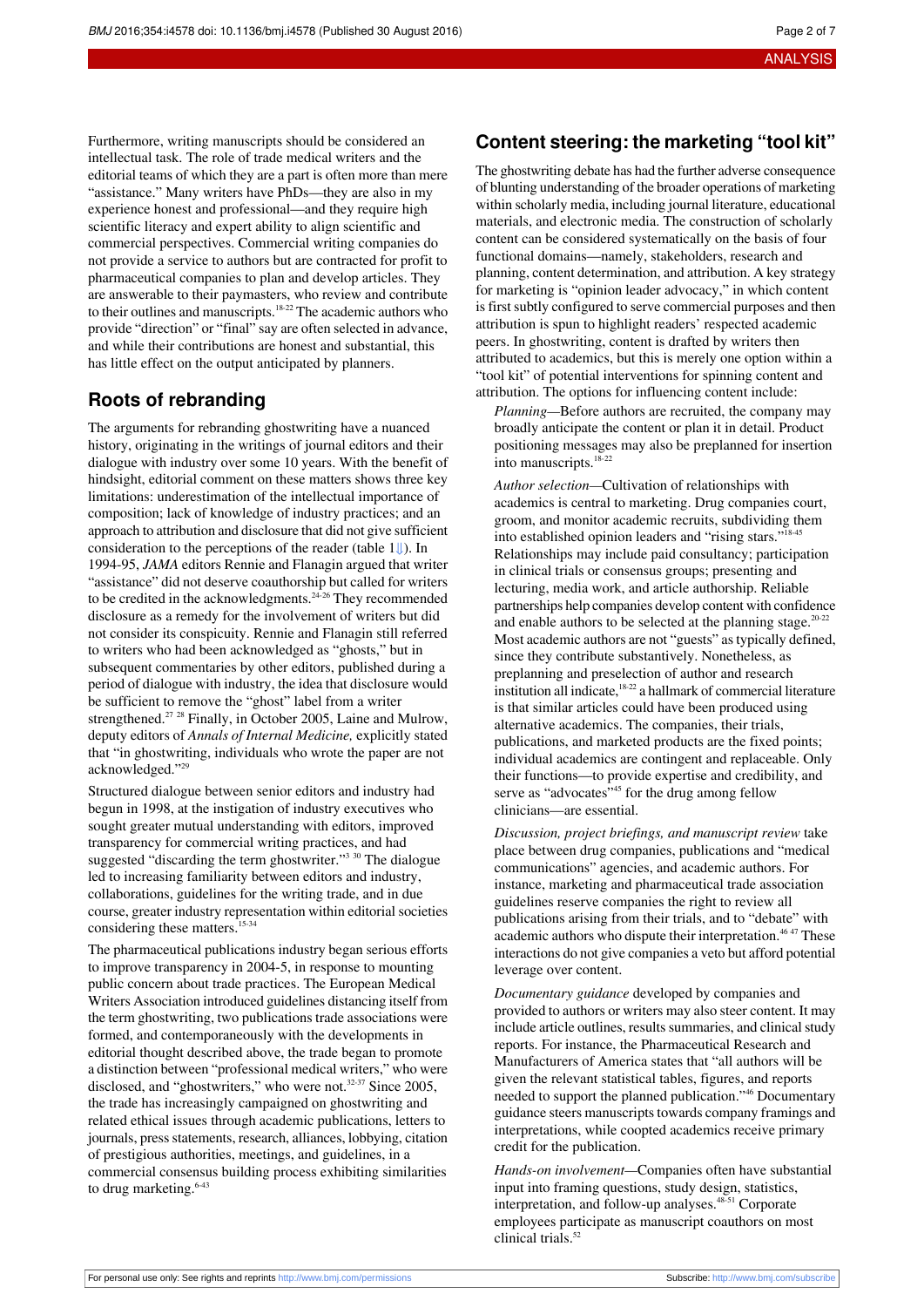*Commercial writers and editorial teams* may perform tasks such as creating outlines or adding detail to manuscripts, collating or editing text, or full drafting. Regardless of whether these activities are designated as ghostwriting, they all permit leverage over content.

#### **Medicine's culture of misattribution**

Properly understood, attribution involves not merely authorship but everything an article communicates about its stakeholders, planning, and development. What readers notice is crucial, and articles should be considered misattributed if key facts are communicated ambiguously or in small print. The attribution of commercial literature uses these subtleties to aggrandise the role of academics and downplay that of companies through the following subtle, cumulative steps.

*Author selection* is important for academic credibility. Both the identity of authors and their numbers are important, and industry coauthors may be limited to reduce commercial impressions.<sup>53</sup> Writers are routinely omitted.

*Author order* is critical. Academics and their institutions are commonly assigned lead byline locations and industry coauthors minor ones, creating an impression of academic leadership.<sup>22</sup> An effect similar to ghostwriting may be achieved without writers if content is heavily steered by industry coauthors but lead authorship assigned to academics.

*Disclosures* and labelling generally portray companies in a "supportive" role. Most disclosures are in small print, and drug companies are routinely described as "sponsors," implying they merely meet the costs of research when in fact they plan and own it. Even prestigious trial publications with expert academic collaboration rarely state clearly that they are planned and instigated, and their data owned, by corporations. Acknowledgments often credit only individual writers rather than commercial teams and use stock vagaries such as "writing assistance" to describe their role.

These methods allow commercially planned content to be routinely presented as an academic or academic led enterprise. But importantly, they are facilitated by medical culture as much as marketing. Academic authors readily accept the laurels of principal credit. The ICMJE recommendations bar writers from authorship,<sup>54</sup> <sup>55</sup> require neither data ownership nor company interests to be disclosed, and give no advice on author order or prominent labelling.<sup>17</sup> The roots of misattribution lie not in commercial calculation alone but the customs, standards, and self interest of medicine and its publishing practices. Ghostwriting is merely one part of an entrenched culture of misattribution that serves the interests of commercial and academic stakeholders alike.

### **Communicating with readers**

Ghostwriting by the standard definition remains widespread in industry financed medical journal literature, for reasons that have not changed—it delivers articles to order and on schedule, and ensures they are commercially useful, professionally finished, and, most importantly, attributed to academics. The difficulty with medical ghostwriting is not confined, as the publications trade claims, to wholly secret production of texts for sign-off by academics but is also evident in the extensive role of commercial teams in planning and crafting this literature being recognised only in a footnote. Industry's disavowal of ghostwriting turns on a redefinition, whereby notorious articles such as Study 329 do not count as ghostwritten. By promoting this redefinition, the trade has sought to exculpate its practices

from the ghostwriting label. Ethicists perplexed about how academic reasoning is so readily steered by marketing to drive sales of pharmaceutical drugs should study how medicine's understanding of ghostwriting is being influenced by the marketers. But they should bear in mind too that the reasoning on which rebranding is based originated in the writings of journal editors as well as industry executives.

Changes to editorial policy could solve these problems. Firstly, ICMJE authorship criteria should be changed, such that writers contributing to manuscript composition or revising the manuscript for intellectual content are required to be coauthors—an approach taken by *Neurology*. <sup>56</sup> This would be ethically and intellectually appropriate, raise the standing of medical literature within academia, and allow unambiguous reinstatement of the standard definition of ghostwriting as writing by someone who is not listed as an author. Regardless of ICMJE policy, this definition should be used in medicine.

To address the broader problem of attributional spin, ICMJE should develop guidance on author order, corporate coauthorship, and, most importantly, clear commercial labelling. Editors should understand that the injudicious use of small print, euphemism, and vagary plays into the hands of marketing and should develop a richer articulation of the concepts of attribution, disclosure, and transparency, in which communication with the reader is given greater priority (table [2⇓](#page-5-0)). Innovative industry science should be celebrated, and writing companies potentially have a role, but whenever industry instigates and finances research and owns the data, publications must be presented to readers asindustry projects with academic contributions, not spun as academic led ventures.

Finally, the pharmaceutical publication trade's inroads into publication ethics should themselves be subjected to ethical study. Medical publishing is currently in transition from print to electronic media, and this may offer new ways to deal with authorship, contributorship, attribution, transparency, and labelling. The ghostwriting debacle is a tale of conceptual error, commercial calculation, and cultural debasement, which continues to compromise medicine's learned literature, and should now be critically reassessed.

Contributors and sources: The author worked from 1994 to 2012 as an independent consultant in the pharmaceutical, marketing and medical communications sectors, with extensive experience of market analysis, strategic communications planning, publications planning and medical writing. He has also studied the interface between academia and commerce from the standpoints of anthropology and publications policy. Competing interests: I have read and understood BMJ policy on declaration of interests and declare the following interests: Between 1994 and 2012 most of my income came from consultancy and writing services provided to pharmaceutical corporations, either directly or via marketing agencies. In 2015 I acted as a paid expert witness on behalf of the plaintiffs in a US federal legal action against a drug company. I have valued friendships and acquaintances in the corporate pharmaceutical and marketing sectors. I consider myself to be a supporter of innovative pharmaceutical research, but a critic of some forms of marketing. I was solely responsible for all aspects of conception, design, and writing of this article and am the guarantor.

Provenance and peer review: Not commissioned; externally peer reviewed.

- 1 Ghostwriter. Oxford Dictionary. 2015. [http://oxforddictionaries.com/definition/english/](http://oxforddictionaries.com/definition/english/ghostwriter?q=ghostwriter) [ghostwriter?q=ghostwriter](http://oxforddictionaries.com/definition/english/ghostwriter?q=ghostwriter)
- 2 Ghost with a chance in publishing undergrowth. Lancet 1993;342:1498-9. [doi:10.1016/](http://dx.doi.org/10.1016/S0140-6736(05)80075-3) [S0140-6736\(05\)80075-3](http://dx.doi.org/10.1016/S0140-6736(05)80075-3) [pmid:7902892](http://www.ncbi.nlm.nih.gov/pubmed/?term=7902892).
- 3 Grossman L, Wager E. Ghostwriting. Lancet 1998;351:1741. [doi:10.1016/S0140-6736\(](http://dx.doi.org/10.1016/S0140-6736(05)77785-0) [05\)77785-0](http://dx.doi.org/10.1016/S0140-6736(05)77785-0) [pmid:9734925.](http://www.ncbi.nlm.nih.gov/pubmed/?term=9734925)
- 4 Morcos A. The nature, effects, and ethics of ghostwriting. CBE Views 1999;22:189.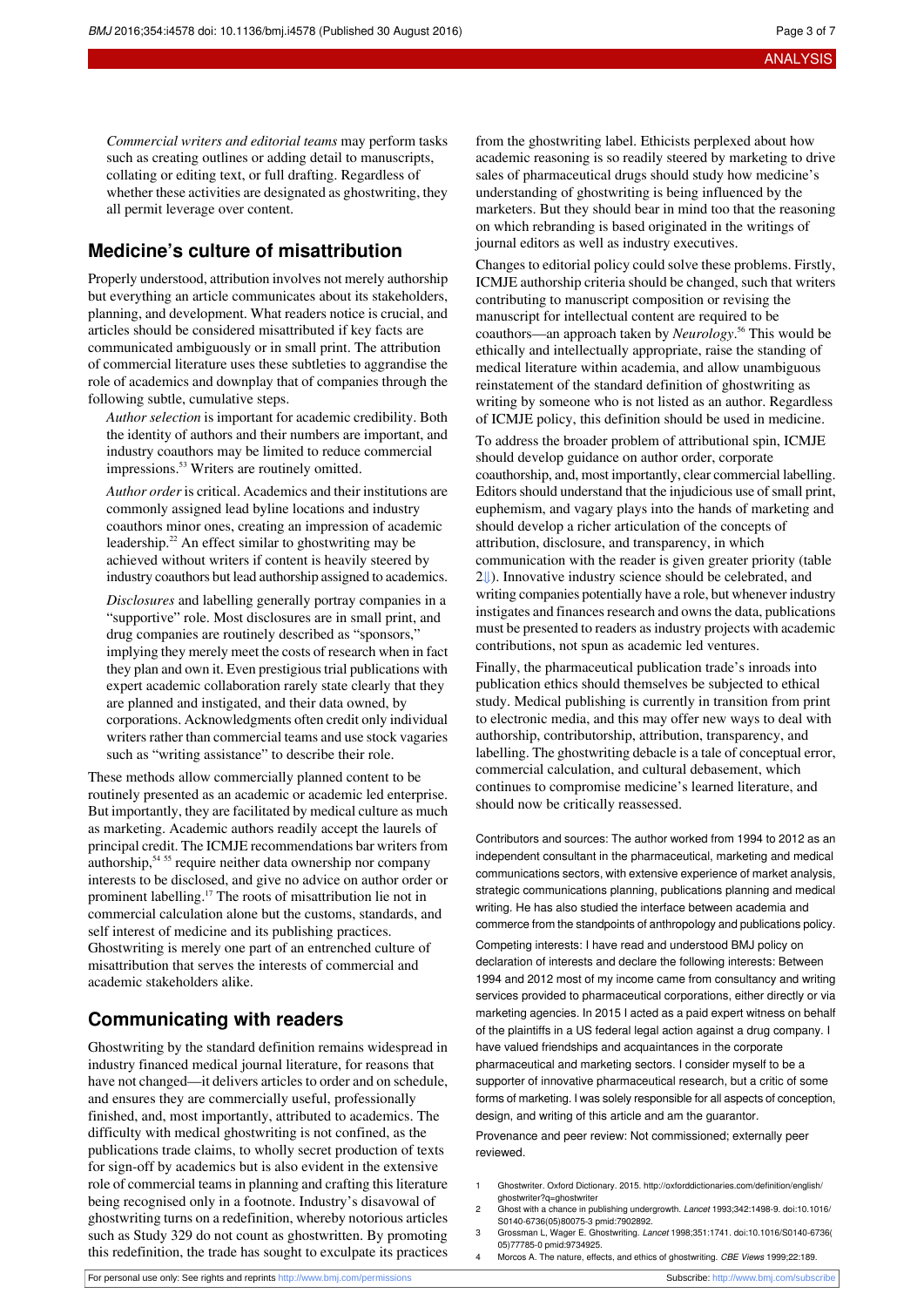#### **Key points**

Ghostwriting remains widespread in industry financed medical journal literature, although redefinition means it is not always labelled as such

The drug industry's use of medical writers is only one of various means through which scholarly literature may be influenced for marketing purposes

ICMJE rules should be modified to ensure that industry medical writers are credited with coauthorship and to ensure that industry instigated literature is better attributed and labelled

The standard definition of ghostwriting should be reasserted within medicine, and industry's promotional activities within publication ethics subjected to ethical study

- 5 Jacobs A, Carpenter J, Donnelly J, et al. European Medical Writers Association's Ghostwriting Task Force. The involvement of professional medical writers in medical publications: results of a Delphi study. Curr Med Res Opin 2005;21:311-6. [doi:10.1185/](http://dx.doi.org/10.1185/030079905X25569) [030079905X25569](http://dx.doi.org/10.1185/030079905X25569) [pmid:15818870.](http://www.ncbi.nlm.nih.gov/pubmed/?term=15818870)
- 6 International Society for Medical Publication Professionals Issues and Actions Committee. "Ghostwriting" and the professional medical writer. 2010 [http://www.ismpp.org/assets/](http://www.ismpp.org/assets/docs/Inititives/advocacy/ismpp_ghost_writing_vs_professional_medical_writing_oct_2011.pdf) [docs/Inititives/advocacy/ismpp\\_ghost\\_writing\\_vs\\_professional\\_medical\\_writing\\_oct\\_2011.](http://www.ismpp.org/assets/docs/Inititives/advocacy/ismpp_ghost_writing_vs_professional_medical_writing_oct_2011.pdf) [pdf](http://www.ismpp.org/assets/docs/Inititives/advocacy/ismpp_ghost_writing_vs_professional_medical_writing_oct_2011.pdf)
- 7 Fugh-Berman A, Hamilton C, Gertel A, Woolley K. How basic scientists help the pharmaceutical industry market drugs. PLoS Biol 2013;11:e1001716[.http://www.](http://www.plosbiology.org/annotation/listThread.action?root=75773) [plosbiology.org/annotation/listThread.action?root=75773](http://www.plosbiology.org/annotation/listThread.action?root=75773)[doi:10.1371/journal.pbio.](http://dx.doi.org/10.1371/journal.pbio.1001716) [1001716](http://dx.doi.org/10.1371/journal.pbio.1001716) [pmid:24260026](http://www.ncbi.nlm.nih.gov/pubmed/?term=24260026).
- 8 Keller MB, Ryan ND, Strober M, et al. Efficacy of paroxetine in the treatment of adolescent major depression: a randomized, controlled trial. J Am Acad Child Adolesc Psychiatry 2001;40:762-72. [doi:10.1097/00004583-200107000-00010](http://dx.doi.org/10.1097/00004583-200107000-00010) [pmid:11437014](http://www.ncbi.nlm.nih.gov/pubmed/?term=11437014).
- 9 Nemeroff CB, Evans DL, Gyulai L, et al. Double-blind, placebo-controlled comparison of imipramine and paroxetine in the treatment of bipolar depression. Am J Psychiatry 2001;158:906-12. [doi:10.1176/appi.ajp.158.6.906](http://dx.doi.org/10.1176/appi.ajp.158.6.906) [pmid:11384898](http://www.ncbi.nlm.nih.gov/pubmed/?term=11384898).
- 10 Amsterdam JD, McHenry LB. The paroxetine 352 bipolar trial: A study in medical ghostwriting. Int J Risk Saf Med 2012;24:221-31[.pmid:23135337.](http://www.ncbi.nlm.nih.gov/pubmed/?term=23135337)
- 11 McHenry LB, Jureidini JN. Industry-sponsored ghostwriting in clinical trial reporting: a case study. Account Res 2008;15:152-67. [doi:10.1080/08989620802194384](http://dx.doi.org/10.1080/08989620802194384) [pmid:](http://www.ncbi.nlm.nih.gov/pubmed/?term=18792536) [18792536.](http://www.ncbi.nlm.nih.gov/pubmed/?term=18792536)
- 12 Le Noury J, Nardo JM, Healy D, et al. Restoring Study 329: efficacy and harms of paroxetine and imipramine in treatment of major depression in adolescence. BMJ 2015;351:h4320. [doi:10.1136/bmj.h4320](http://dx.doi.org/10.1136/bmj.h4320) [pmid:26376805](http://www.ncbi.nlm.nih.gov/pubmed/?term=26376805).
- 13 European Medical Writers Association. Ghostwriting positioning statement. [http://www.](http://www.emwa.org/EMWA/About_Us/Position_Statements/Ghostwriting_Positioning_Statement/EMWA/About_Us/Ghostwriting_Positioning_Statement.aspx?hkey=83fb6c11-f5a8-4e72-ac9d-5da8e7961184) [emwa.org/EMWA/About\\_Us/Position\\_Statements/Ghostwriting\\_Positioning\\_Statement/](http://www.emwa.org/EMWA/About_Us/Position_Statements/Ghostwriting_Positioning_Statement/EMWA/About_Us/Ghostwriting_Positioning_Statement.aspx?hkey=83fb6c11-f5a8-4e72-ac9d-5da8e7961184) [EMWA/About\\_Us/Ghostwriting\\_Positioning\\_Statement.aspx?hkey=83fb6c11-f5a8-4e72](http://www.emwa.org/EMWA/About_Us/Position_Statements/Ghostwriting_Positioning_Statement/EMWA/About_Us/Ghostwriting_Positioning_Statement.aspx?hkey=83fb6c11-f5a8-4e72-ac9d-5da8e7961184) [ac9d-5da8e7961184](http://www.emwa.org/EMWA/About_Us/Position_Statements/Ghostwriting_Positioning_Statement/EMWA/About_Us/Ghostwriting_Positioning_Statement.aspx?hkey=83fb6c11-f5a8-4e72-ac9d-5da8e7961184)
- 14 Woolley KL, Wager E, Jacobs A, Gertel A, Hamilton C. Professional medical writers can be legitimate contributors to manuscripts, but ghostwriting is dishonest and unacceptable. PLoS Med 2009;6:e1000023. [doi:10.1371/journal.pmed.1000023](http://dx.doi.org/10.1371/journal.pmed.1000023)
- 15 Clark J, Gonzalez J, Mansi B, et al. Enhancing transparency and efficiency in reporting industry-sponsored clinical research: report from the Medical Publishing Insights and Practices initiative. Int J Clin Pract 2010;64:1028-33. [doi:10.1111/j.1742-1241.2010.02416.](http://dx.doi.org/10.1111/j.1742-1241.2010.02416.x) [x](http://dx.doi.org/10.1111/j.1742-1241.2010.02416.x) [pmid:20487047](http://www.ncbi.nlm.nih.gov/pubmed/?term=20487047).
- 16 Graf C, Battisti WP, Bridges D, et al. International Society for Medical Publication Professionals. Good publication practice for communicating company sponsored medical research: the GPP2 guidelines. BMJ 2009;339:b4330. [doi:10.1136/bmj.b4330](http://dx.doi.org/10.1136/bmj.b4330) [pmid:](http://www.ncbi.nlm.nih.gov/pubmed/?term=19946142) [19946142.](http://www.ncbi.nlm.nih.gov/pubmed/?term=19946142)
- 17 International Committee of Medical Journal Editors (ICMJE). Recommendations for the conduct, reporting, editing, and publication of scholarly work in medical journals (ICMJE recommendations). <http://www.icmje.org/recommendations/>
- 18 Matheson AD. Corporate science and the husbandry of scientific and medical knowledge by the pharmaceutical industry. Biosocieties 2008;3:355-8[2doi:10.1017/](http://dx.doi.org/10.1017/S1745855208006297) [S1745855208006297](http://dx.doi.org/10.1017/S1745855208006297)
- 19 Sismondo S. Ghost management: how much of the medical literature is shaped behind the scenes by the pharmaceutical industry?PLoS Med 2007;4:e286. [doi:10.1371/journal.](http://dx.doi.org/10.1371/journal.pmed.0040286) [pmed.0040286](http://dx.doi.org/10.1371/journal.pmed.0040286) [pmid:17896859.](http://www.ncbi.nlm.nih.gov/pubmed/?term=17896859)
- 20 Wittek MR, Jo Williams M, Carlson AM. Evidence development and publication planning: strategic process. Curr Med Res Opin 2009;25:2723-7. [doi:10.1185/](http://dx.doi.org/10.1185/03007990903297782) [03007990903297782](http://dx.doi.org/10.1185/03007990903297782) [pmid:19778166](http://www.ncbi.nlm.nih.gov/pubmed/?term=19778166).
- 21 Fugh-Berman AJ. The haunting of medical journals: how ghostwriting sold "HRT". PLoS Med 2010;7:e1000335. [doi:10.1371/journal.pmed.1000335](http://dx.doi.org/10.1371/journal.pmed.1000335) [pmid:20838656.](http://www.ncbi.nlm.nih.gov/pubmed/?term=20838656)
- 22 Ross JS, Hill KP, Egilman DS, Krumholz HM. Guest authorship and ghostwriting in publications related to rofecoxib: a case study of industry documents from rofecoxib litigation. JAMA 2008;299:1800-12. [doi:10.1001/jama.299.15.1800](http://dx.doi.org/10.1001/jama.299.15.1800) [pmid:18413874](http://www.ncbi.nlm.nih.gov/pubmed/?term=18413874).
- 23 Davidoff F. Who's the author? Problems with biomedical authorship, and some possible solutions. Report to the Council of Biology Editors (now Council of Science Editors) from the task force on authorship, February 2000. [http://www.councilscienceeditors.org/wp](http://www.councilscienceeditors.org/wp-content/uploads/v23n4p111-119.pdf)[content/uploads/v23n4p111-119.pdf](http://www.councilscienceeditors.org/wp-content/uploads/v23n4p111-119.pdf)
- 24 Rennie D, Flanagin A. Authorship! Authorship! Guests, ghosts, grafters, and the two-sided coin. JAMA 1994;271:469-71. [doi:10.1001/jama.1994.03510300075043](http://dx.doi.org/10.1001/jama.1994.03510300075043) [pmid:8295324](http://www.ncbi.nlm.nih.gov/pubmed/?term=8295324).
- 25 Flanagin A, Rennie D. Acknowledging ghosts. JAMA 1995;273:7[3doi:10.1001/jama.1995.](http://dx.doi.org/10.1001/jama.1995.03520250089041) [03520250089041](http://dx.doi.org/10.1001/jama.1995.03520250089041)
- 26 DeBakey L, DeBakey S. Ghostwriters: not always what they appear[letter]. JAMA 1995;274:870-1. [doi:10.1001/jama.1995.03530110032018](http://dx.doi.org/10.1001/jama.1995.03530110032018) [pmid:7674491](http://www.ncbi.nlm.nih.gov/pubmed/?term=7674491).
- 27 Reidenberg JW. Unmasking ghost writers. Clin Pharmacol Ther 2001;70:208-9. [doi:10.](http://dx.doi.org/10.1067/mcp.2001.118631) [1067/mcp.2001.118631](http://dx.doi.org/10.1067/mcp.2001.118631) [pmid:11557907](http://www.ncbi.nlm.nih.gov/pubmed/?term=11557907).
- 28 Fontanarosa PB, Flanagin A, DeAngelis CD. Reporting conflicts of interest, financial aspects of research, and role of sponsors in funded studies. JAMA 2005;294:110-1. [doi:](http://dx.doi.org/10.1001/jama.294.1.110) [10.1001/jama.294.1.110](http://dx.doi.org/10.1001/jama.294.1.110) [pmid:15998899.](http://www.ncbi.nlm.nih.gov/pubmed/?term=15998899)
- 29 Laine C, Mulrow CD. Exorcising ghosts and unwelcome guests. Ann Intern Med 2005;143:611-2. [doi:10.7326/0003-4819-143-8-200510180-00013](http://dx.doi.org/10.7326/0003-4819-143-8-200510180-00013) [pmid:16230729](http://www.ncbi.nlm.nih.gov/pubmed/?term=16230729).
- 30 Wager E. Common aims/different languages: increasing understanding among medical journals, academia, and industry. Report of CBE Airlie House Retreat, 13-15 November 1998. CBE Views 1999;22:41-2.
- 31 World Association of Medical Editors. Committee members. December 2004. [https://web.](https://web.archive.org/web/20041204050836/http://wame.org/wamepeop.htm#board) [archive.org/web/20041204050836/http://wame.org/wamepeop.htm#board](https://web.archive.org/web/20041204050836/http://wame.org/wamepeop.htm#board)
- 32 International Publication Planning Association. Advisory board members. 2007. [https://](https://web.archive.org/web/20070105044521/http://www.publicationplanningassociation.org/about.aspx) [web.archive.org/web/20070105044521/http://www.publicationplanningassociation.org/](https://web.archive.org/web/20070105044521/http://www.publicationplanningassociation.org/about.aspx) about.asp
- 33 Council of Science Editors. 2008‐2009 CSE editorial policy committee list. [http://www.](http://www.councilscienceeditors.org/wp-content/uploads/2008_09EditorialPolicyCommitteeList.pdf)
- [councilscienceeditors.org/wp-content/uploads/2008\\_09EditorialPolicyCommitteeList.pdf](http://www.councilscienceeditors.org/wp-content/uploads/2008_09EditorialPolicyCommitteeList.pdf) 34 Wager E, Field EA, Grossman L. Good publication practice for pharmaceutical companies. Curr Med Res Opin 2003;19:149-54. [doi:10.1185/030079903125001767](http://dx.doi.org/10.1185/030079903125001767) [pmid:12814125](http://www.ncbi.nlm.nih.gov/pubmed/?term=12814125).
- 35 Jacobs A, Wager E. European Medical Writers Association (EMWA) guidelines on the role of medical writers in developing peer-reviewed publications. Curr Med Res Opin 2005;21:317-22. [doi:10.1185/030079905X25578](http://dx.doi.org/10.1185/030079905X25578) [pmid:15802003](http://www.ncbi.nlm.nih.gov/pubmed/?term=15802003).
- 36 International Society for Medical Publication Professions. <http://www.ismpp.org> 37 Woolley K. Letter to the editor. AMWA J 2005;20:184.
- 
- 38 Woolley KL. Goodbye ghostwriters!: How to work ethically and efficiently with professional medical writers. Chest 2006;130:921-3. [doi:10.1378/chest.130.3.921](http://dx.doi.org/10.1378/chest.130.3.921) [pmid:16963697.](http://www.ncbi.nlm.nih.gov/pubmed/?term=16963697) 39 Marchington J. ISMPP and advocacy for the medical publication profession. Curr Med
- Res Opin 2011;27(suppl 1):S5-6[doi:10.1185/03007995.2011.564047](http://dx.doi.org/10.1185/03007995.2011.564047) Hamilton CW. Don't get spooked! How to collaborate with a professional medical
- communicator (and avoid ghostwriting). Arch Immunol Ther Exp (Warsz) 2010;58:255-61. [doi:10.1007/s00005-010-0080-3](http://dx.doi.org/10.1007/s00005-010-0080-3) [pmid:20508997](http://www.ncbi.nlm.nih.gov/pubmed/?term=20508997).
- 41 Mansi BA, Clark J, David FS, et al. Ten recommendations for closing the credibility gap in reporting industry-sponsored clinical research: a joint journal and pharmaceutical industry perspective. Mayo Clin Proc 2012;87:424-9. [doi:10.1016/j.mayocp.2012.02.](http://dx.doi.org/10.1016/j.mayocp.2012.02.009) [009](http://dx.doi.org/10.1016/j.mayocp.2012.02.009) [pmid:22560521](http://www.ncbi.nlm.nih.gov/pubmed/?term=22560521).
- 42 McHenry L, Jureidini J. On the proposed changes to the credibility gap in industry-supported biomedical research: a critical evaluation. Ethical Hum Psychol Psychiatry 2012;14:156-61[doi:10.1891/1559-4343.14.3.156](http://dx.doi.org/10.1891/1559-4343.14.3.156)
- 43 Council of Science Editors. CSE's white paper on promoting integrity in scientific journal publications, 2012 update. [http://www.councilscienceeditors.org/i4a/pages/index.cfm?](http://www.councilscienceeditors.org/i4a/pages/index.cfm?pageid=3331) [pageid=3331](http://www.councilscienceeditors.org/i4a/pages/index.cfm?pageid=3331)
- 44 Sismondo S. Key opinion leaders and the corruption of medical knowledge: what the Sunshine Act will and won't cast light on. J Law Med Ethics 2013;41:635-43. [doi:10.1111/](http://dx.doi.org/10.1111/jlme.12073) [jlme.12073](http://dx.doi.org/10.1111/jlme.12073) [pmid:24088154.](http://www.ncbi.nlm.nih.gov/pubmed/?term=24088154)
- 45 Thomson Reuters. Key opinion leader identification and selection. A Pharma Matters report. 2009. <http://www.slideshare.net/driceman/kol-management>
- 46 Pharmaceutical Research Manufacturers of America. Principles on conduct of clinical trials and communication of clinical trial results. 2011.
- http://www.phrma.org/sites/default/files/pdf/042009\_clinical\_trial\_principles\_final\_0.pdf 47 Battisti WP, Wager E, Baltzer L, et al. International Society for Medical Publication Professionals. Good publication practice for communicating company-sponsored medical
- research: GPP3. Ann Intern Med 2015;163:461-4. [doi:10.7326/M15-0288](http://dx.doi.org/10.7326/M15-0288) [pmid:26259067](http://www.ncbi.nlm.nih.gov/pubmed/?term=26259067). 48 Smith R. Medical journals are an extension of the marketing arm of pharmaceutical
- companies. PLoS Med 2005;2:e138. [doi:10.1371/journal.pmed.0020138](http://dx.doi.org/10.1371/journal.pmed.0020138) [pmid:15916457](http://www.ncbi.nlm.nih.gov/pubmed/?term=15916457). 49 Heres S, Davis J, Maino K, Jetzinger E, Kissling W, Leucht S. Why olanzapine beats risperidone, risperidone beats quetiapine, and quetiapine beats olanzapine: an exploratory
- analysis of head-to-head comparison studies of second-generation antipsychotics. Am J Psychiatry 2006;163:185-94. [doi:10.1176/appi.ajp.163.2.185](http://dx.doi.org/10.1176/appi.ajp.163.2.185) [pmid:16449469.](http://www.ncbi.nlm.nih.gov/pubmed/?term=16449469) 50 Lexchin J. Sponsorship bias in clinical research. Int J Risk Saf Med 2012;24:233-42.[pmid:](http://www.ncbi.nlm.nih.gov/pubmed/?term=23135338)
- [23135338.](http://www.ncbi.nlm.nih.gov/pubmed/?term=23135338) 51 Lundh A, Sismondo S, Lexchin J, Busuioc OA, Bero L. Industry sponsorship and research outcome. Cochrane Database Syst Rev 2012;12:MR000033[.pmid:23235689.](http://www.ncbi.nlm.nih.gov/pubmed/?term=23235689)
- 52 Hoekman J, Frenken K, de Zeeuw D, Heerspink HL. The geographical distribution of leadership in globalized clinical trials. PLoS One 2012;7:e45984. [doi:10.1371/journal.](http://dx.doi.org/10.1371/journal.pone.0045984) [pone.0045984](http://dx.doi.org/10.1371/journal.pone.0045984) [pmid:23071532](http://www.ncbi.nlm.nih.gov/pubmed/?term=23071532).
- Hirsch LJ. Conflicts of interest, authorship, and disclosures in industry-related scientific publications: the tort bar and editorial oversight of medical journals. Mayo Clin Proc 2009;84:811-21. [doi:10.4065/84.9.811](http://dx.doi.org/10.4065/84.9.811) [pmid:19720779](http://www.ncbi.nlm.nih.gov/pubmed/?term=19720779).
- Leo J, Lacasse JR, Cimino AN. Why does academic medicine allow ghostwriting? A prescription for reform. Society 2011;48:371-[5doi:10.1007/s12115-011-9455-2](http://dx.doi.org/10.1007/s12115-011-9455-2)
- 55 Matheson A. How industry uses the ICMJE guidelines to manipulate authorship—and how they should be revised. PLoS Med 2011;8:e1001072. [doi:10.1371/journal.pmed.](http://dx.doi.org/10.1371/journal.pmed.1001072) [1001072](http://dx.doi.org/10.1371/journal.pmed.1001072) [pmid:21857808](http://www.ncbi.nlm.nih.gov/pubmed/?term=21857808).
- 56 Neurology. Information for authors. <http://www.neurology.org/site/misc/auth2.xhtml>

Published by the BMJ Publishing Group Limited. For permission to use (where not already granted under a licence) please go to [http://group.bmj.com/group/rights-licensing/](http://group.bmj.com/group/rights-licensing/permissions) [permissions](http://group.bmj.com/group/rights-licensing/permissions)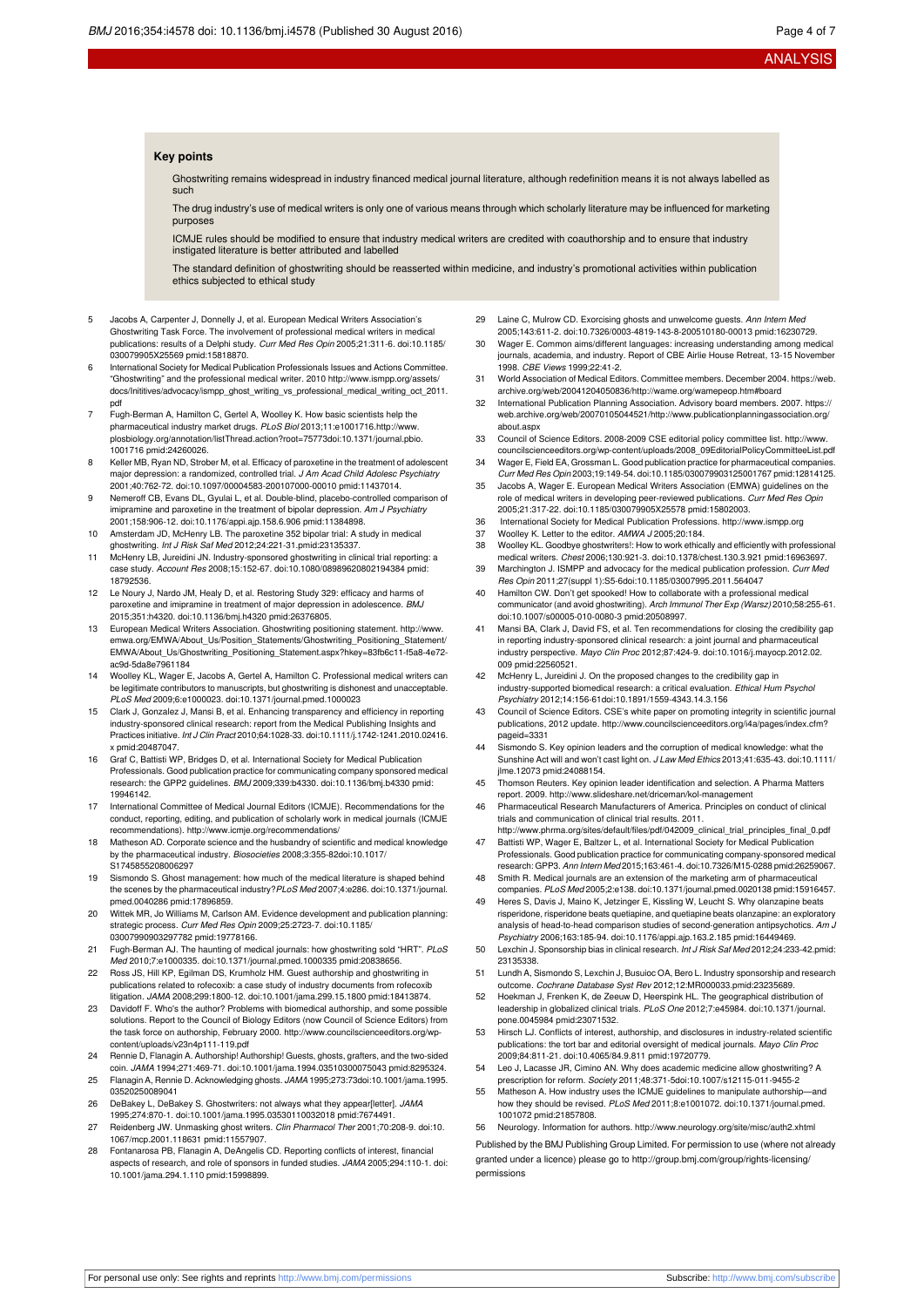## **Tables**

#### <span id="page-4-0"></span>**Table 1| Common misconceptions about ghostwriting and related practices**

| <b>Misconception</b>                                                                                                    | Reality                                                                                                                                                                                                                                                                                                                                                              |
|-------------------------------------------------------------------------------------------------------------------------|----------------------------------------------------------------------------------------------------------------------------------------------------------------------------------------------------------------------------------------------------------------------------------------------------------------------------------------------------------------------|
| Ghostwriting occurs when a manuscript's writer and funding<br>source are not disclosed in the small print               | This is a recent redefinition successfully promoted by the pharmaceutical marketing industry. In<br>everyday usage, ghostwriting is when a manuscript is written by a non-author                                                                                                                                                                                     |
| Professional medical writers are not ghostwriters                                                                       | "Professional medical writer" is a trade term for trade writers, who often are ghostwriters as<br>traditionally defined                                                                                                                                                                                                                                              |
| Ghostwriting is the main way marketing shapes academic<br>content                                                       | Steerage of content involves many subtle mechanisms. Writers are just one means of steering<br>content, and many commercial manuscripts do not use writers.                                                                                                                                                                                                          |
| Ghostwriting and ghost authorship are equivalent terms                                                                  | Ghost authorship generally refers to all contributions which merit byline authorship but do not<br>receive it. <sup>23</sup> Not all ghost authors are writers—eg, statisticians may be ghost authors. And not all<br>ghostwriters are ghost authors—eg, ghostwriters composing minor parts of a text may not deserve<br>authorship                                  |
| Ghostwriting is always accompanied by guest authorship                                                                  | Trade writers and academic recruits often both make substantial contributions, but only the<br>academic is retained as an author                                                                                                                                                                                                                                     |
| Ghostwriters merely carry out academic authors' instructions<br>and are not qualified to defend the articles they draft | Most industry writers are embedded in editorial teams who also instruct them and may review<br>and develop their work according to commercial objectives. Many industry writers have science<br>PhDs, can skilfully draft text which is both scientific and commercial, and are better qualified than<br>academics to account for the commercial nuances of articles |
| Academics are paid to accept authorship of industry<br>manuscripts                                                      | Direct honorariums for authorship are rare in peer review literature. However, academic authors<br>may receive fees for other tasks such as trial participation, consultancy, or speaking                                                                                                                                                                            |
| ICMJE's recommendations protect medical literature against<br>ghostwriting                                              | The recommendations facilitate and arguably mandate ghostwriting by excluding writers from<br>authorship. They merely require ghosts to be mentioned in the small print                                                                                                                                                                                              |
| Transparent disclosure is the cure for ghostwriting                                                                     | Transparency is of limited value if it does not bring key facts to readers' perception. Small print<br>undermines "transparent" disclosure                                                                                                                                                                                                                           |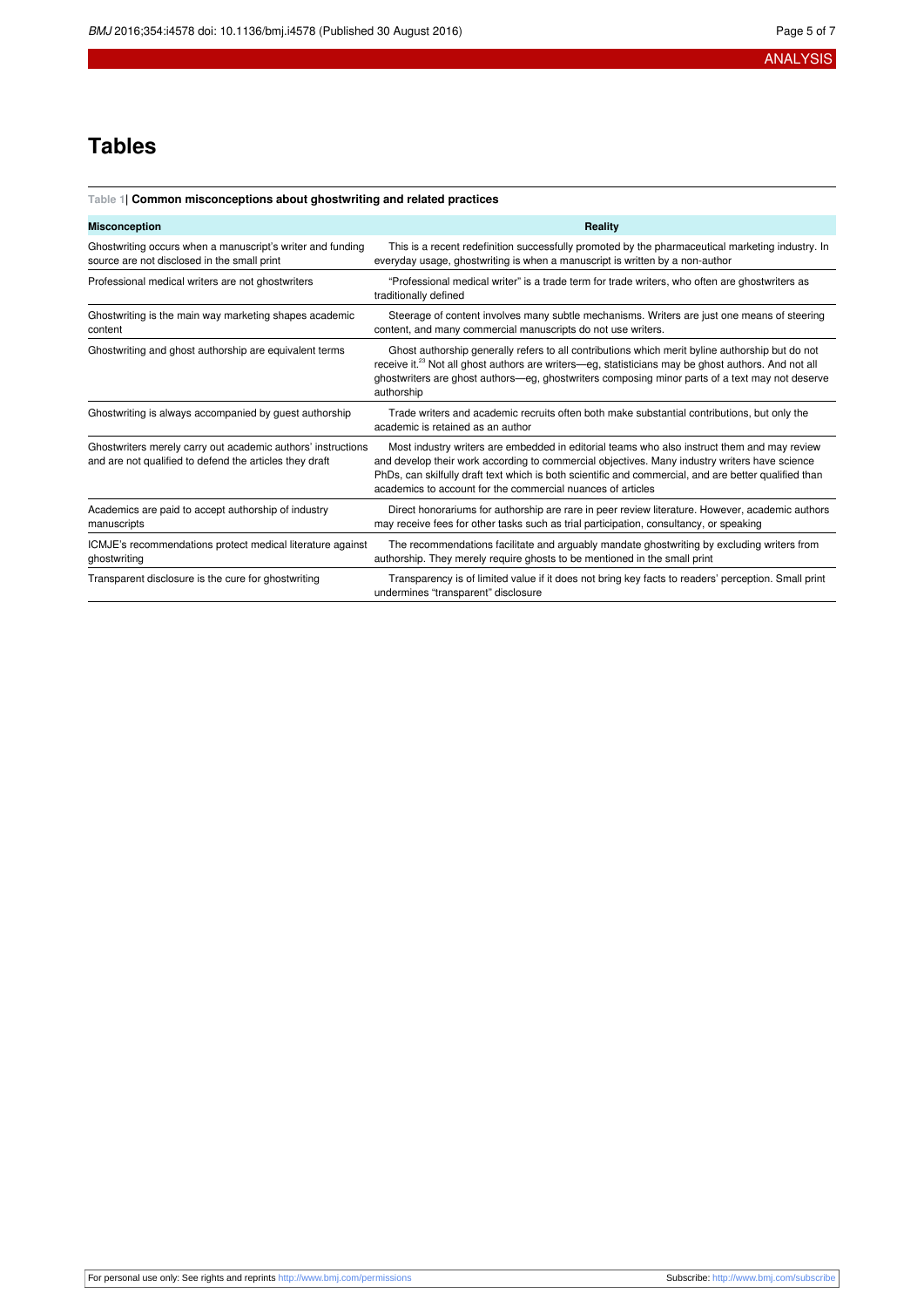#### <span id="page-5-0"></span>**Table 2| Attribution, transparency, and disclosure: communicating with readers about industry projects**

| Requirement   | What to consider                                                                                                               | <b>Suggested measures</b>                                                                                                                                                                                                                                                                 |
|---------------|--------------------------------------------------------------------------------------------------------------------------------|-------------------------------------------------------------------------------------------------------------------------------------------------------------------------------------------------------------------------------------------------------------------------------------------|
| Inclusiveness | Are all principal facts required for readers<br>to understand the origination of the article<br>reported?                      | Company's commercial interest (eg, the drug) should be highlighted                                                                                                                                                                                                                        |
|               |                                                                                                                                | Company instigation should be disclosed (The BMJ requires this)                                                                                                                                                                                                                           |
|               |                                                                                                                                | Company database ownership should be highlighted (currently rarely done)                                                                                                                                                                                                                  |
| Clarity       | Are the disclosures stated in clear and<br>unambiguous language? Are they free from<br>text giving countervailing impressions? | Company should not be described as a "sponsor" when it is a data proprietor or participates in the<br>research                                                                                                                                                                            |
|               |                                                                                                                                | Avoid vague language (company was "involved in" activities; writing "assistance")                                                                                                                                                                                                         |
| Salience      | Are the most pertinent disclosures singled<br>out?                                                                             | In author interest declarations, payments from the funding company should be separated from relations<br>with other companies and proactively drawn to readers' attention                                                                                                                 |
| Conspicuity   | Are the most salient disclosures<br>conspicuous to the reader?                                                                 | Identify company in the title (eg, "A Merck study") or require a company employee to be first author                                                                                                                                                                                      |
|               |                                                                                                                                | Paragraph in abstract—eg, "This study was financed and planned by GlaxoSmithKline in connection<br>with the clinical evaluation and marketing of its product, paroxetine. GSK designed the study, analysed<br>and owns the data, and financed and took part in drafting this manuscript." |
|               |                                                                                                                                | Include writers who draft articles as coauthors                                                                                                                                                                                                                                           |